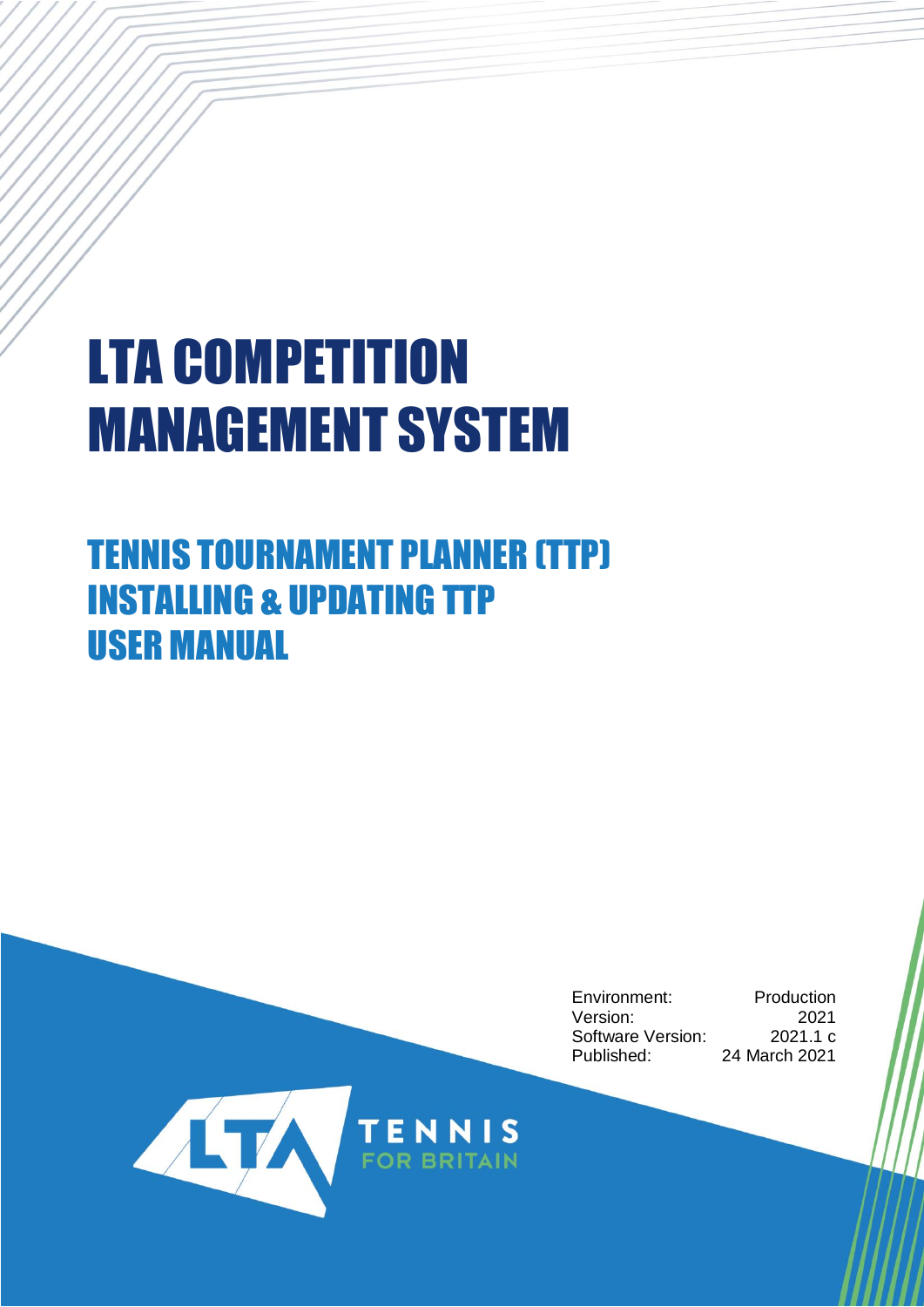# **CONTENTS**

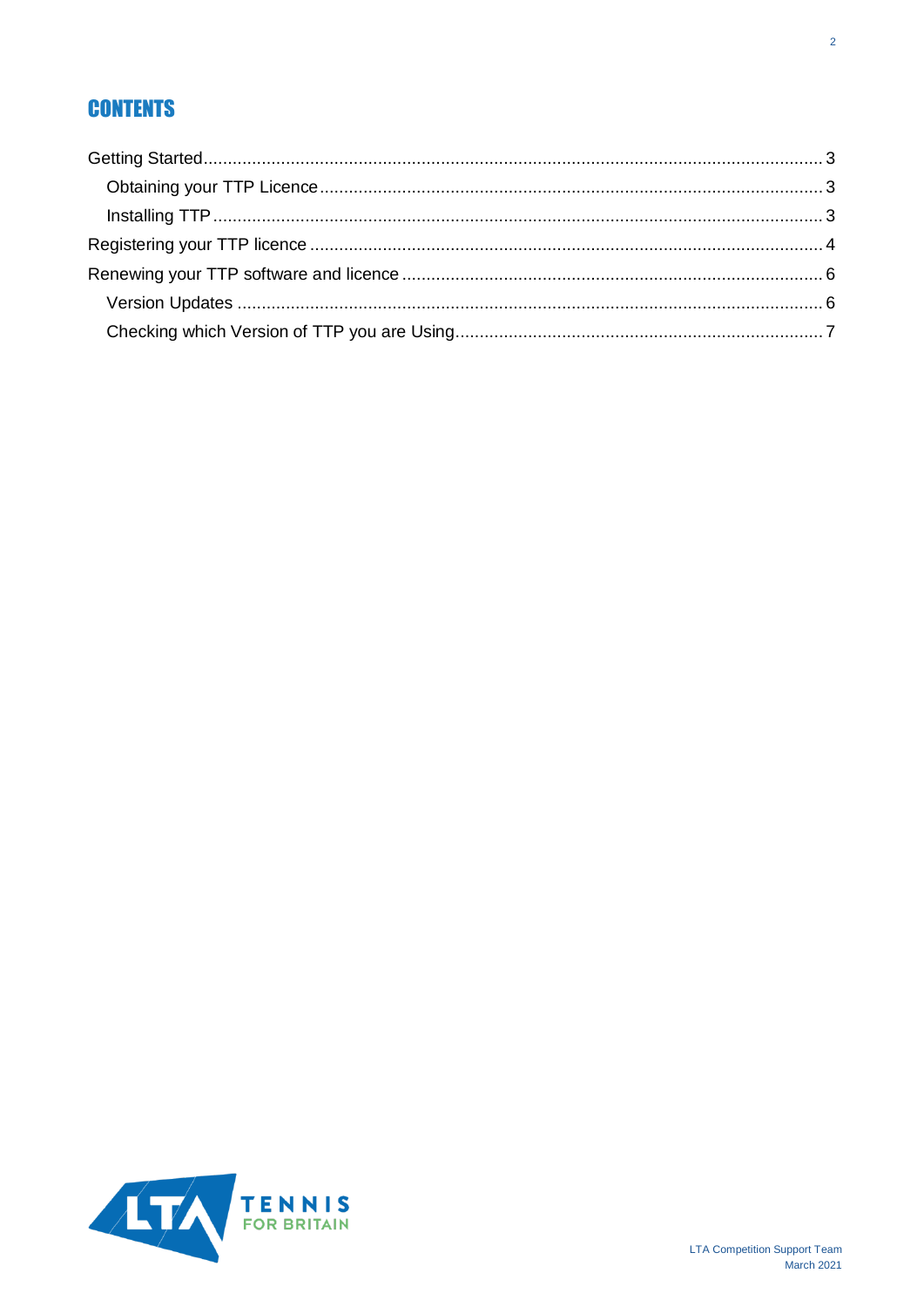# <span id="page-2-0"></span>GETTING STARTED

#### <span id="page-2-1"></span>Obtaining your TTP Licence

In order to use TTP you will need a TTP licence and have the up to date version of the software installed on your computer. Both expire annually and licences are renewed in January each year, although you can apply for a licence at any time throughout the year.

To be eligible for a TTP licence you must:

- Be a Licensed Official, LTA Accredited Coach, Competition Organiser or Recognised Club **Official**
- Complete the Data Protection Agreement Form. Please note you only need complete this once

Having met these two requirements you can apply for a Tennis Tournament Planner (TTP) licence by going to the following area of the LTA website:

[https://www.lta.org.uk/workforce-venues/officiate-tennis/competition-organiser-resources/ttp-and](https://www.lta.org.uk/workforce-venues/officiate-tennis/competition-organiser-resources/ttp-and-league-planner-application-form/)[league-planner-application-form/](https://www.lta.org.uk/workforce-venues/officiate-tennis/competition-organiser-resources/ttp-and-league-planner-application-form/)

Licences are processed within 5 working days provided the requirements are met. Your licence will be sent by email as an attachment. When it arrives, save it to your computer but do not open it.

#### <span id="page-2-2"></span>Installing TTP

Once you have been emailed your TTP licence click on the link within the message to download the software.

Alternatively log onto the LTA website [www.LTA.org.uk/TTP](http://www.lta.org.uk/ttp) and select the **Download TTP** link as shown below:

| <b>Download TTP</b> |              |                     |                                                                                                                    |
|---------------------|--------------|---------------------|--------------------------------------------------------------------------------------------------------------------|
|                     |              |                     | The TTP software is continually being developed so it is important to check that you are using the latest version. |
| Latest version      | Release date | Version number      |                                                                                                                    |
| Download TTP*       | 22/02/2021   | 2021.1 <sub>b</sub> | Version Update Log                                                                                                 |

\*Please wait to receive a 2021 licence before installing the 2021.1 version.

Further information on how to install the software can be found [here.](https://www.lta.org.uk/globalassets/officiate--volunteer/documents/ttp/ttpandlp_installation-guidance.pdf)

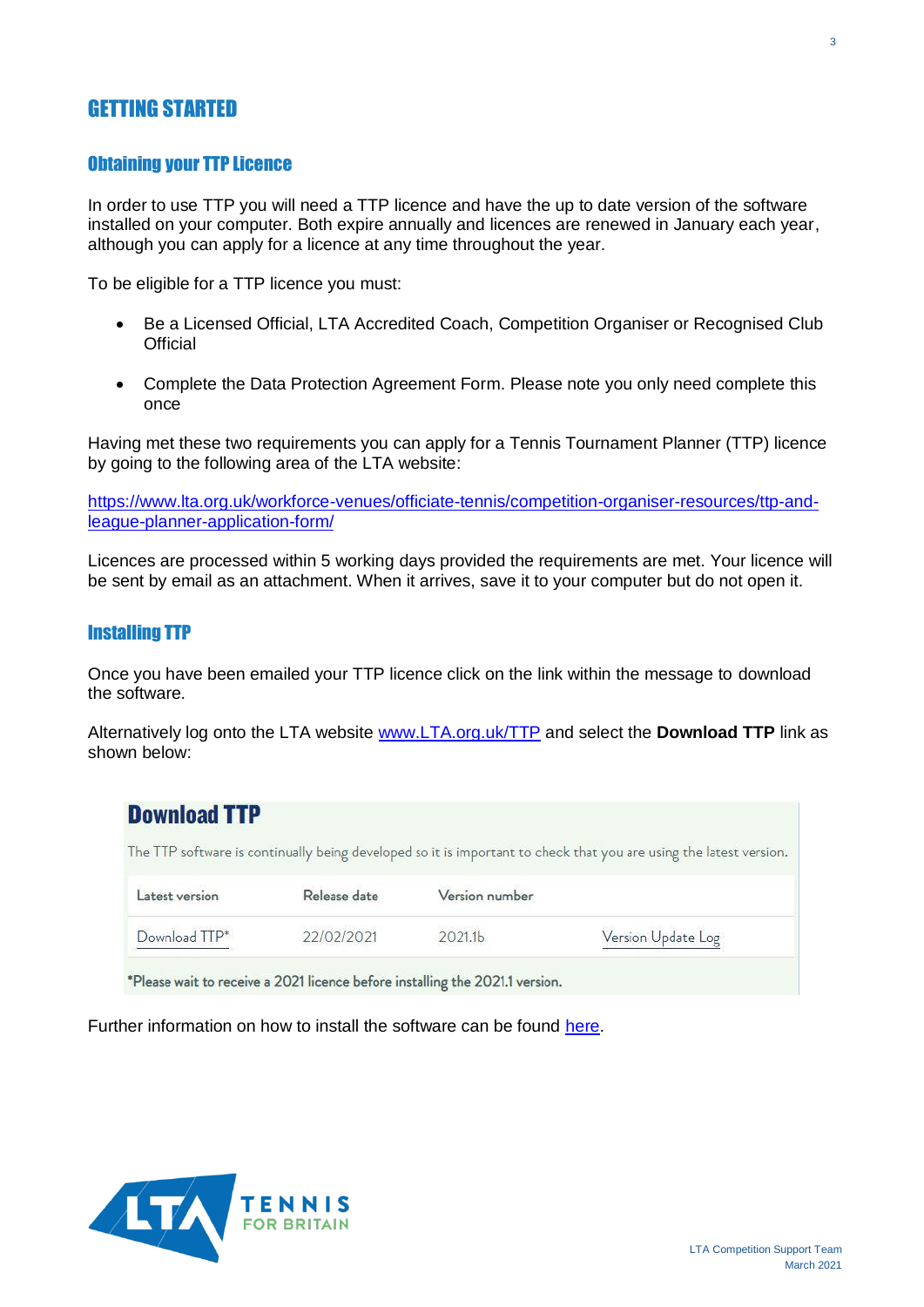## <span id="page-3-0"></span>REGISTERING YOUR TTP LICENCE

To register your licence:

- 1. **Open the email** which you received from the LTA Competition Support Team and **save the attachment** to your computer. We recommend saving this to your desktop although you can save it anywhere (provided you remember where you saved it).
- 2. **Open TTP** on your computer.
- 3. If you have a previously installed version of TTP on your computer an error message, similar to the following will appear showing the licence is not compatible with this version of TTP. Click **OK**.



4. If this is the first time you are installing TTP or you have clicked **OK** to acknowledge the above error message, the registration screen will appear as shown below:

| $\Sigma$<br>Registration                                                                                         |
|------------------------------------------------------------------------------------------------------------------|
| Demo<br>View the demo version or register.                                                                       |
| You have installed version 2016 of this software, and your computer has a license for<br>version 2012 installed. |
| If you have received a new license you can register now.                                                         |
|                                                                                                                  |
| Click here to register your Tennis Tournament Planner                                                            |
| Register                                                                                                         |
| Click here to view the demo version of Tennis Tournament Planner                                                 |
| <b>View Demo</b>                                                                                                 |
|                                                                                                                  |
|                                                                                                                  |
|                                                                                                                  |
| Cancel<br>Help                                                                                                   |

5. After clicking on the **Register** button you'll need to locate to the licence file you have stored on your computer by clicking Browse.

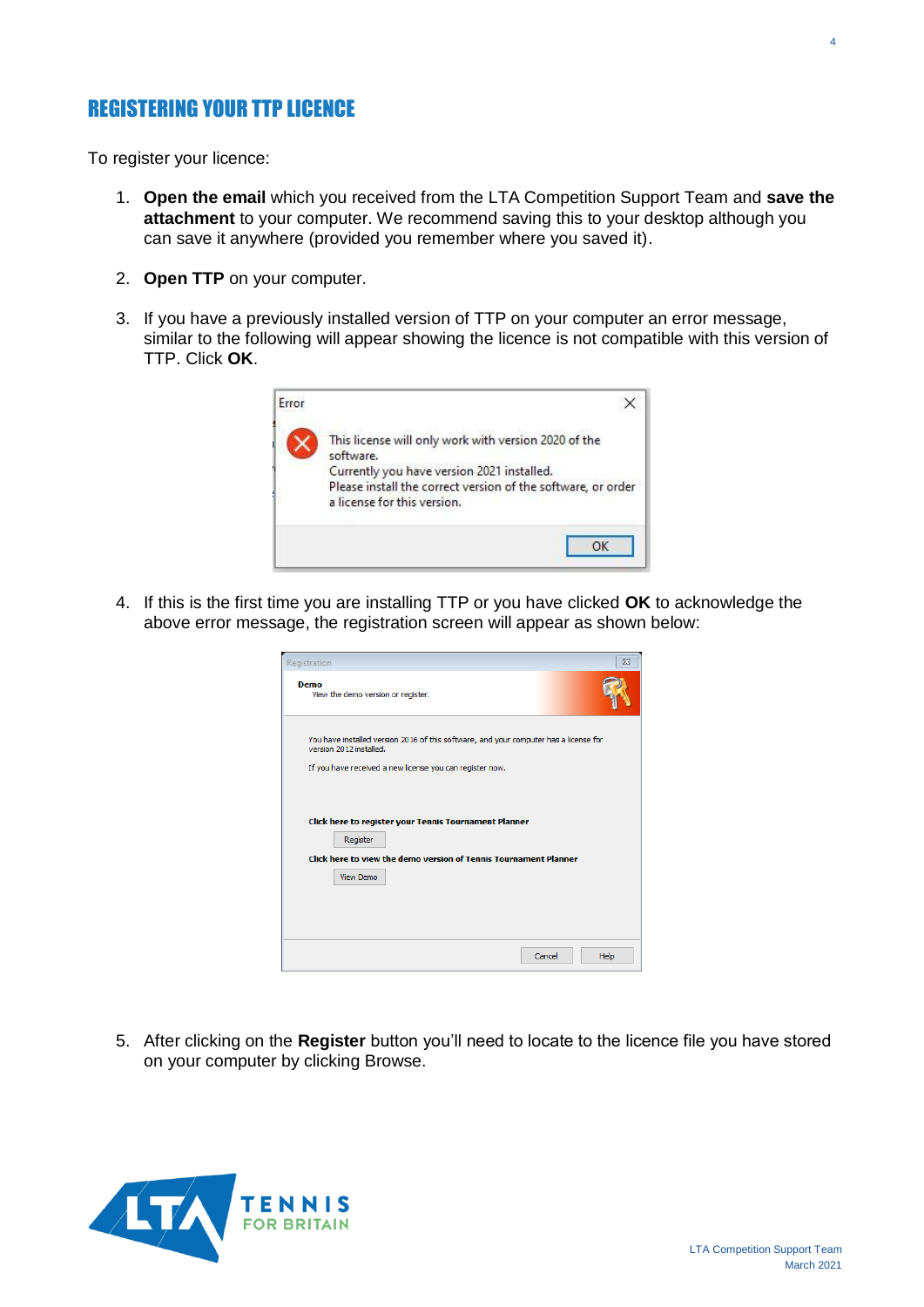

- 6. Navigate to the location where you stored your licence file (see step 1 above) and once found, select the license file and click the **OK** button or double click on the licence.
- 7. Once you have located the licence file the following window will appear. Click **OK**

| Registration                                      |                                          |       | ×    |
|---------------------------------------------------|------------------------------------------|-------|------|
| Registration<br>You have successfully registered. |                                          |       |      |
|                                                   |                                          |       |      |
|                                                   | <b>Success</b><br>Registration complete. |       |      |
| <b>License Name:</b>                              |                                          |       |      |
|                                                   |                                          |       |      |
|                                                   |                                          |       |      |
|                                                   |                                          | Close | Help |

8. The software is now ready to be used for the calendar year.

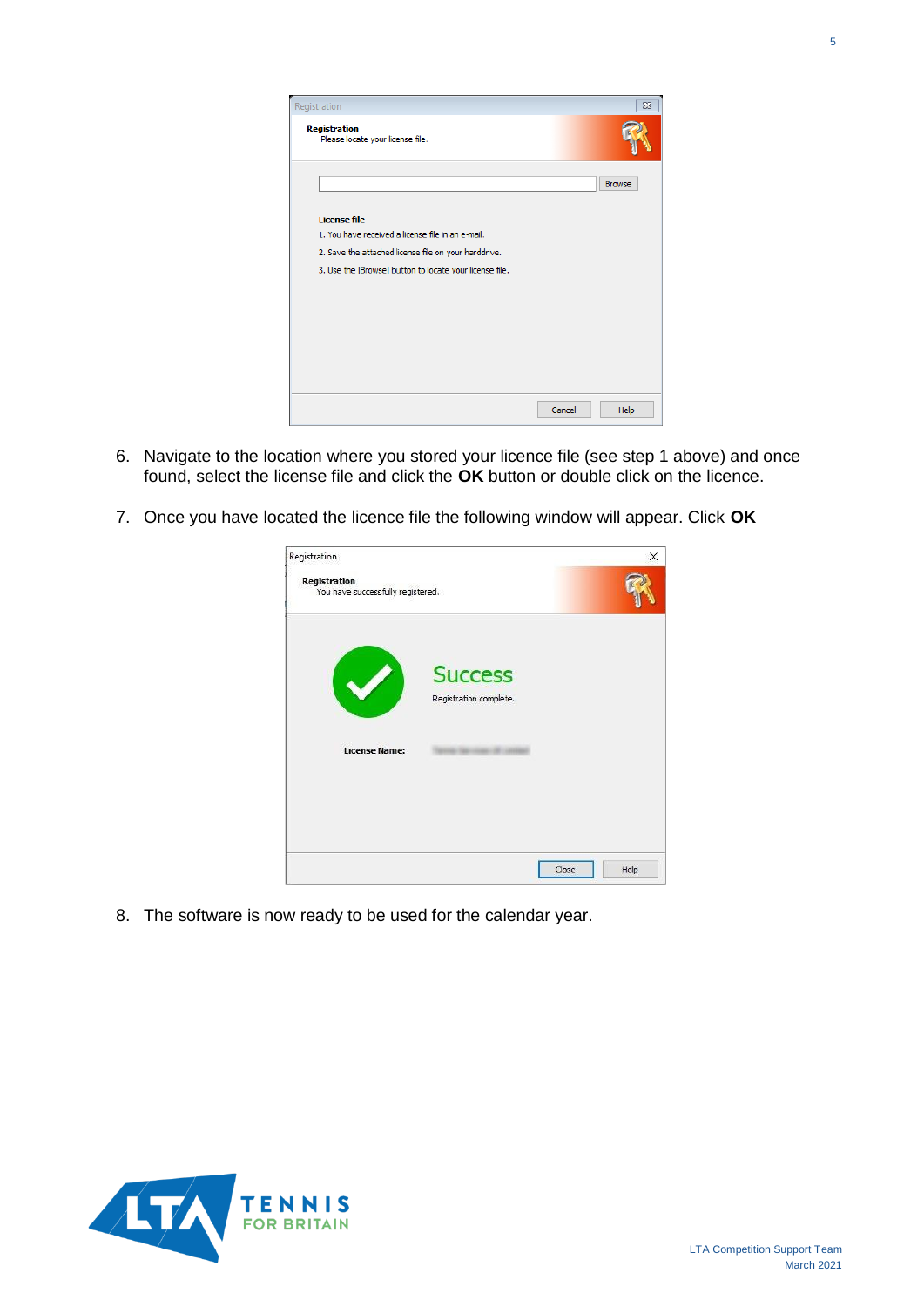# <span id="page-5-0"></span>RENEWING YOUR TTP SOFTWARE AND LICENCE

A new version of TTP is released each year and a new annual licence must be obtained from the LTA. Users are reminded that they will require a DBS within the past 3 years. Updated versions of TTP may also be released throughout the year too.

Please check and act on emails from the LTA regarding both new versions and licence renewals.

| <b>IMPORTANT</b> |             |                                                                                                                                                                                        |  |
|------------------|-------------|----------------------------------------------------------------------------------------------------------------------------------------------------------------------------------------|--|
| tournaments      |             | If you do not renew your licence or download the new version each year then the application<br>will stop working on 1st March and you will be unable to administer any new or existing |  |
|                  | Information | $\Sigma$                                                                                                                                                                               |  |
|                  |             | This license has expired.<br>Please renew your license.                                                                                                                                |  |
|                  |             | OK                                                                                                                                                                                     |  |

#### <span id="page-5-1"></span>Version Updates

From time-to-time version updates are released to help ensure that the software is as up to date as possible. You can check this periodically as follows:

| Tournament Player Draw<br>Internet<br>Report<br>Messages | Help<br>Extra                    |
|----------------------------------------------------------|----------------------------------|
| 1601444= 2202                                            | F <sub>1</sub><br>Contents<br>ø  |
| <b>C</b> Overview                                        | Internet Site<br>э               |
| 4<br>Tournament<br>Court Usage Statistics<br>Schedule    | System Info<br>Check for updates |
| Overview                                                 | Register                         |
| <b>Tournament Plann</b>                                  | About Tennis Tournament Planner  |

If an update is available then simply follow the on-screen instructions to make sure that you are using the latest version.

It is worth to note that the **Check for updates** option will only flag new versions.

If we are releasing an updated version of the current software release (for example swtiching from 2021.1 b to c) that will not be flagged through this option since we are still using the 2021.1 version of the software.

Please check the following website when receiving a notification of a new software release.

<https://www.lta.org.uk/workforce-venues/officiate-tennis/competition-organiser-resources/ttp/>